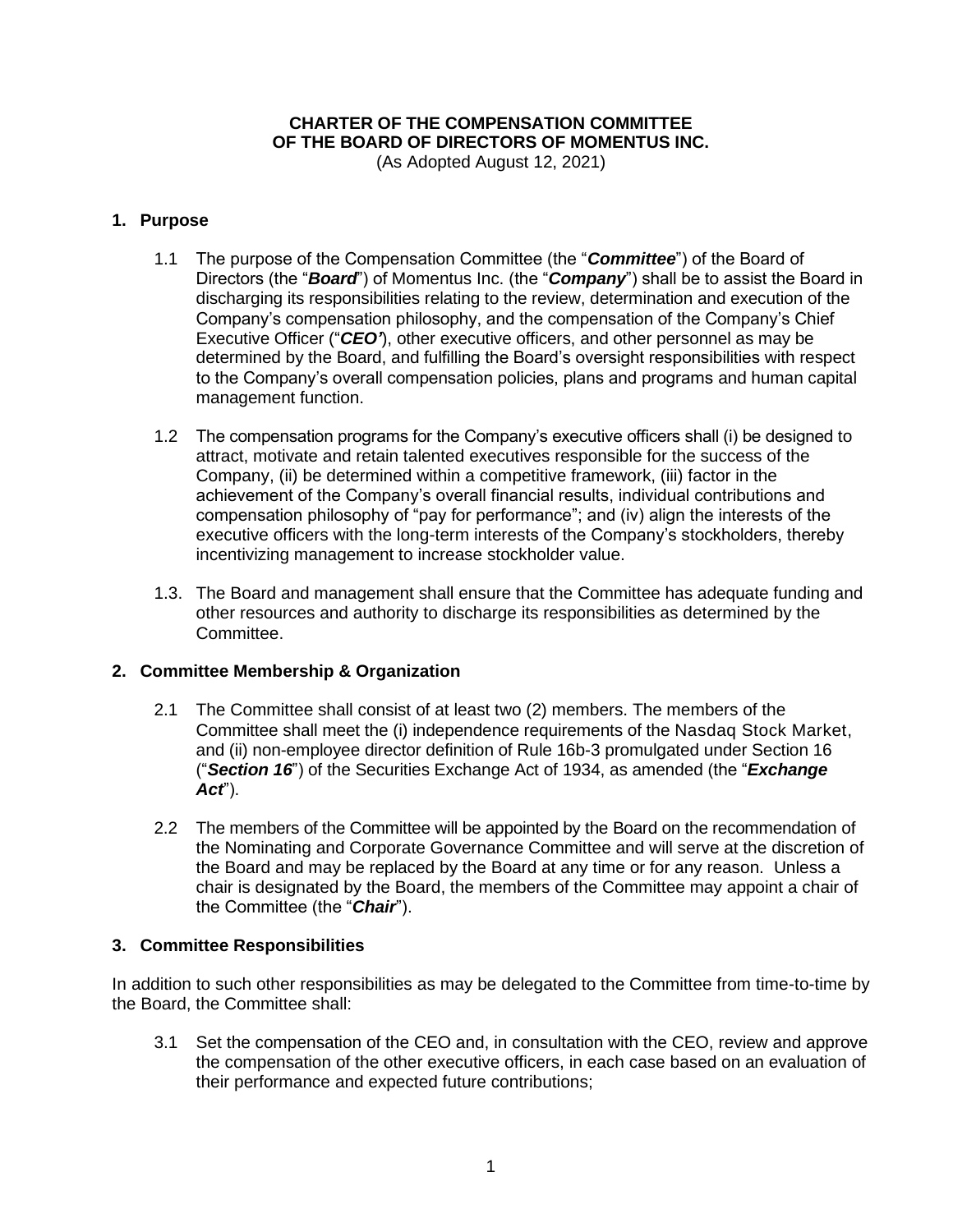- 3.2 Establish annual and long-term performance goals and objectives for the CEO and, in consultation with the CEO, review and establish the goals and objectives for the other executive officers;
- 3.3 Evaluate the performance of the CEO and, in consultation with the CEO, review and evaluate the performance of the other executive officers in light of the goals and objectives established for them;
- 3.4 Approve employment agreements, offers of employment and other elements of compensation and benefits (other than ordinary health, welfare and retirement benefits provided broadly to employees) provided to the CEO and other executive officers;
- 3.5 Approve severance or termination arrangements or plans for the CEO and other executive officers, including in the event of a change-in-control;
- 3.6 Administer the Company's cash and equity-based incentive plans that are stockholderapproved and/or where participants include executive officers and directors, in each case, to the extent provided under those plans; and make recommendations to the Board with respect to improvements or changes to such plans or the adoption of new plans when appropriate;
- 3.7 Review and certify achievement with respect to cash or equity awards under corporate performance-based plans;
- 3.8 Review and discuss with management the Company's overall aggregate equity usage/budget relative to market;
- 3.9 Provide oversight of the Company's overall compensation and incentive plans and benefits programs, and recommend or approve improvements or changes to such plans and programs or recommend or adopt new plans and programs when appropriate;
- 3.10 Review on a periodic basis, and make recommendations to the Board as to, the compensation payable by the Company to non-employee directors in connection with their service on the Board and/or any committees of the Board;
- 3.11 Review and approve the selection of the Company's peer companies for purposes of evaluating the Company's compensation competitiveness and establishing the appropriate positioning of the levels and mix of compensation elements;
- 3.12 For so long as the Company is subject to the periodic reporting requirements of the Exchange Act, when applicable, review and discuss with management the Company's "Compensation Discussion and Analysis" (the "*CD&A*") to be included in the Company's annual report or annual proxy statement; based on the review and discussion, recommend to the Board that the CD&A be included in the Company's annual report or annual proxy statement, and produce a report of the Committee for inclusion in the Company's annual proxy statement that complies with the rules and regulations of the Securities and Exchange Commission ("*SEC*") and any other applicable rules and regulations;
- 3.13 Review with management the Company's major compensation-related risk exposures and the steps management has taken to monitor and control such exposures, and assess whether the Company's compensation policies and practices create risks that are reasonably likely to have a material adverse effect on the Company;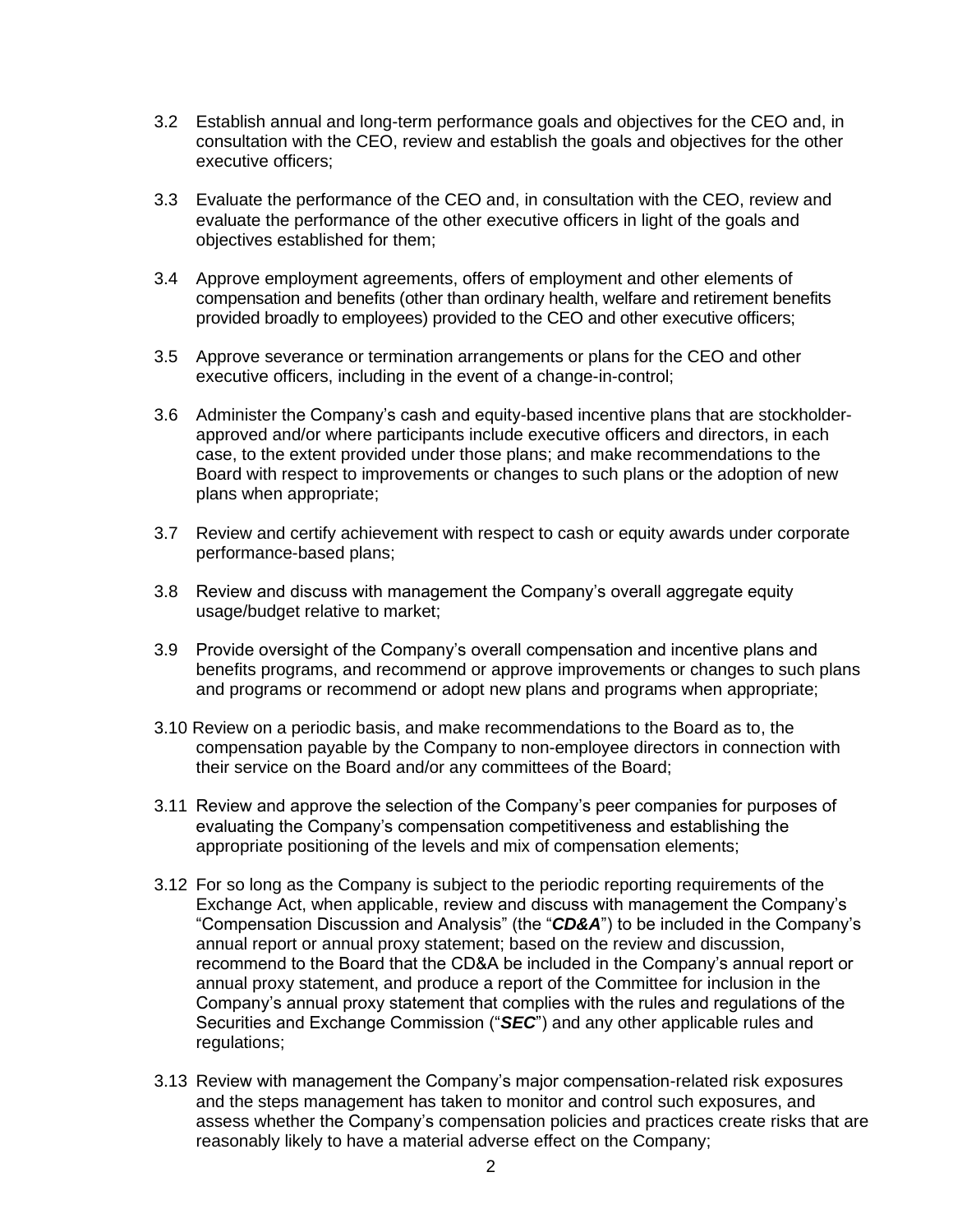- 3.14 When applicable, review and recommend to the Board for approval the frequency with which the Company will conduct stockholder advisory "say-on-pay" votes (the "*Say-on-***Pay Vote**") required by Section 14A of the Exchange Act, and assess the results of the Company's most recent Say-on-Pay Vote and take such assessment into consideration when establishing the compensation of the Company's executive officers;
- 3.15 Oversee the Company's human capital management function, including but not limited to those policies and strategies regarding recruiting, retention, career development and progression, diversity and employment practices;
- 3.16 Recommend or determine stock ownership guidelines for executive officers and nonemployee directors and monitor compliance with such guidelines;
- 3.17 Annually review and assess the adequacy of this Charter and recommend any proposed changes to the Board for approval; and
- 3.18 Review annually its own performance against the responsibilities outlined in this Charter and as otherwise established by the Board.

The CEO will not be present for the voting or deliberations by the Committee on the CEO's compensation.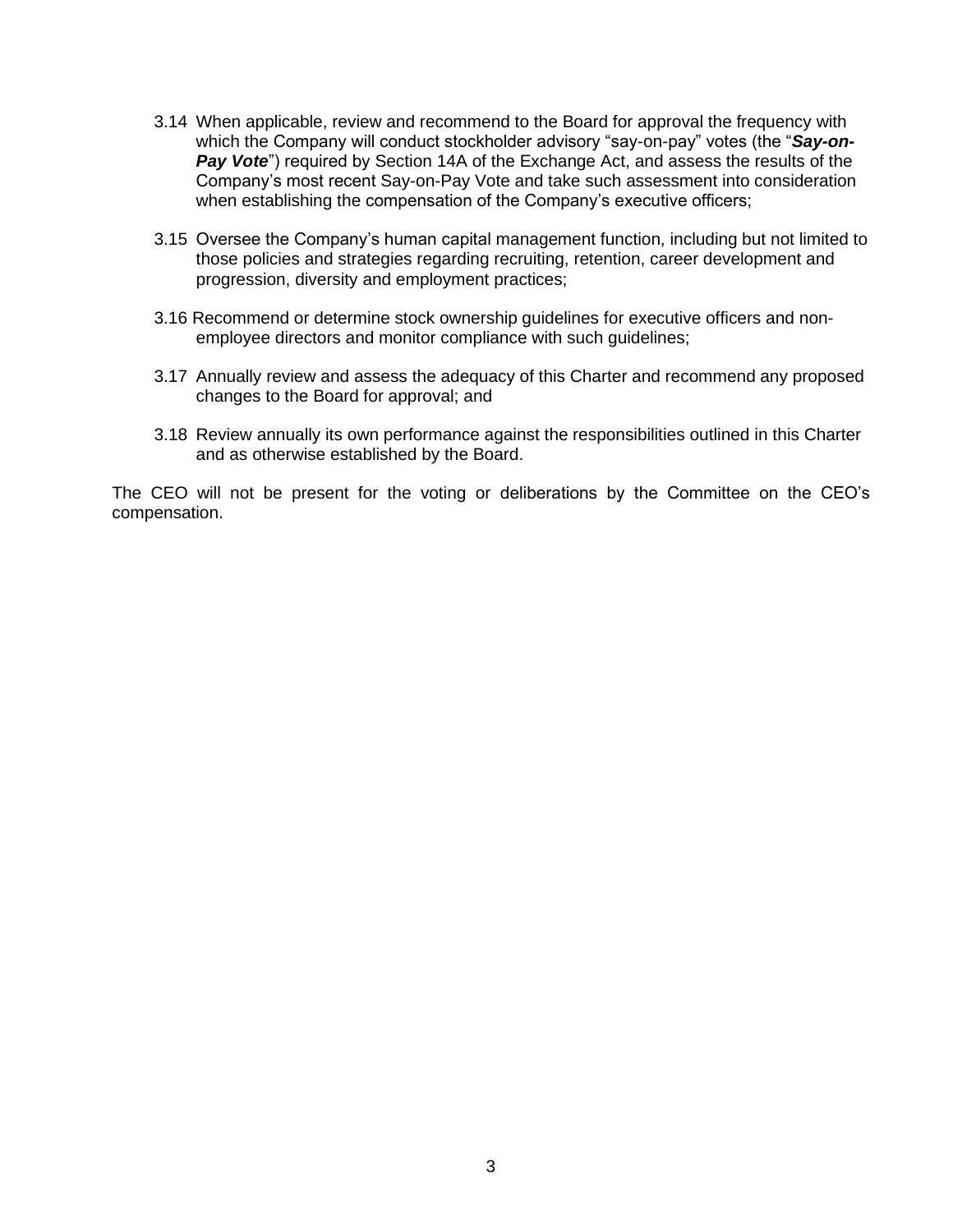## **4. Authority**

The Committee shall have:

- 4.1 The authority to form, and delegate authority to, one (1) or more subcommittees, comprised of one (1) for more Committee members, which subcommittee(s) shall have the responsibilities and authority delegated to them, including, if so designated, the full responsibility and authority of the Committee with respect to delegated matters, unless otherwise prohibited by applicable laws or listing standards;
- 4.2 The authority to delegate to one or more officers of the Company, any of its responsibilities and authority that do not relate to the amount or form of compensation of "officers" as defined in Section 16, including its responsibilities and authority related to the administration of compensation and incentive plans and benefits programs;
- 4.3 The authority to obtain advice, reports or opinions from internal or external counsel and other expert advisors at the Company's expense;
- 4.4 The sole authority to retain and terminate any compensation consultant, legal counsel or other advisor to assist in the evaluation of CEO or executive officer compensation, in each case at the Company's expense; and
- 4.5 The sole authority to approve the fees and other retention terms of consultants, legal counsel or other advisors engaged by the Committee.

In selecting advisors, the Committee shall take into account the independence requirements established by law, rule, regulation or order, including, without limitation, Rule 5605(d)(3) of the Nasdaq Stock Market.

### **5. Meetings & Minutes**

The Committee shall meet at least four (4) times annually and will also meet, as required, in response to the needs of the Board and as necessary to fulfill its responsibilities. The Chair, in consultation with the other members of the Committee, will set the dates, times and places of such meetings. The Chair or any other member of the Committee may call meetings of the Committee by notice in accordance with the Bylaws. A majority of the total number of then-serving members of the Committee shall constitute a quorum for the transaction of business at Committee meetings. The approval of a majority of such quorum shall constitute a valid act of the Committee at a duly held Committee meeting. The Committee may also act by unanimous written consent of the then-serving members of the Committee.

The Committee will maintain written minutes of its meetings, which minutes will be filed with the minutes of the meetings of the Board.

### **6. Reports**

The Committee will make regular reports to the Board related to its activities. The Committee will prepare a report for inclusion in the Company's proxy statement in accordance with the rules and regulations of the SEC.